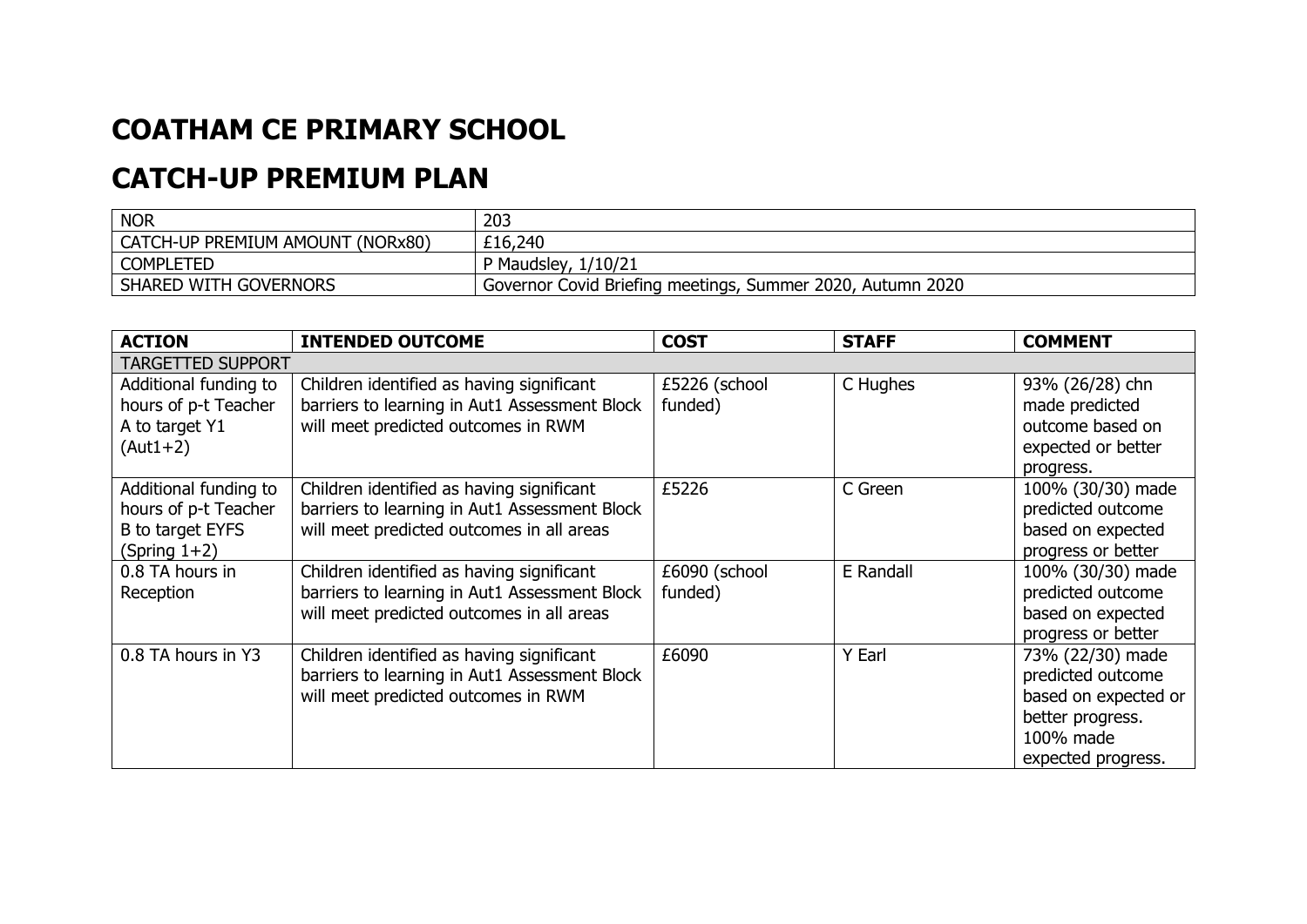| 0.2 TA time<br>$(approx$ )+ 1.0<br>Teacher time in all<br>Year Groups to<br>deliver online<br>Intervention<br>programme                                                   | All children working at home in Spring<br>Lockdown who are on SEND register are able<br>to access their planned Interventions                                                                                                  | £5250 (£326 school<br>funded) | P Maudsley<br>All TAs<br>S Clayton  |                                                                                          |  |  |
|---------------------------------------------------------------------------------------------------------------------------------------------------------------------------|--------------------------------------------------------------------------------------------------------------------------------------------------------------------------------------------------------------------------------|-------------------------------|-------------------------------------|------------------------------------------------------------------------------------------|--|--|
| <b>WHOLE-SCHOOL SUPPORT</b>                                                                                                                                               |                                                                                                                                                                                                                                |                               |                                     |                                                                                          |  |  |
| <b>Purchase Showbie</b><br>full package and<br>continue to use<br>Virtual Classroom to<br>allow all children<br>working from home<br>ease of access to<br>online learning | All children working at home in Spring<br>Lockdown or bubble closures access all<br>subject learning opportunities weekly                                                                                                      | £1287 (school<br>funded)      | A Hughes                            | Weekly average<br>completion of all<br>school work as<br>Remote/Home<br>Learning was 86% |  |  |
| Ensure all children<br>who need have<br>access to home<br>learning                                                                                                        | Engage with Govt Laptop scheme<br>Provide school ipads<br>Provide paper, work book and stationery to<br>all<br>Provide paper packs of work to all on request<br>Ensure online work does not require printing<br>for completion | £350 (school funded)          | P Maudsley<br><b>Class Teachers</b> | Weekly average<br>completion of all<br>school work as<br>Remote/Home<br>Learning was 86% |  |  |
|                                                                                                                                                                           |                                                                                                                                                                                                                                |                               |                                     |                                                                                          |  |  |